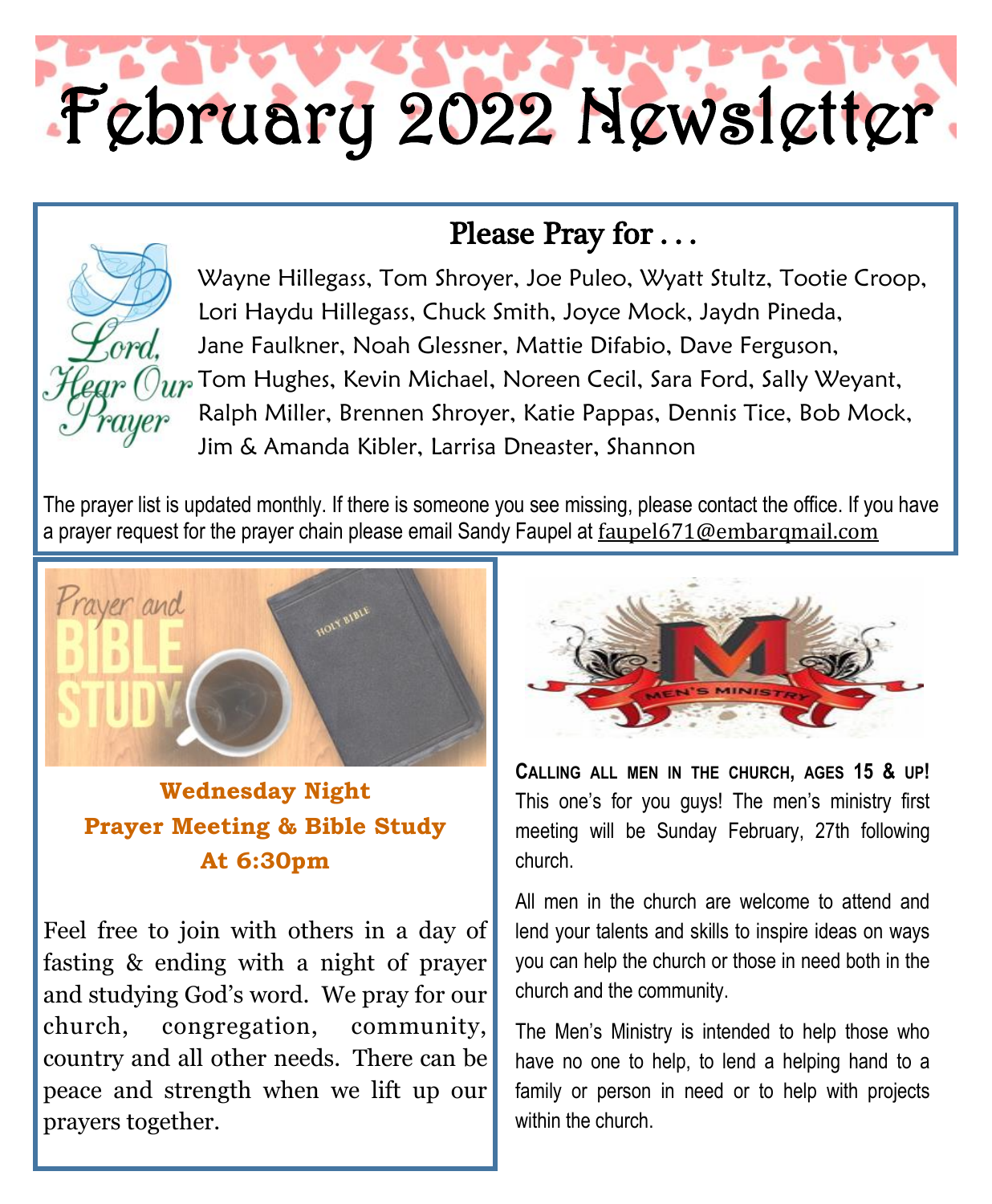A note from...



*Pastor Linda* 

 It's February! The month when we are reminded about love. God's word is full of scriptures about love. The love God has for us, the love we are to have for one another, and many other descriptions all on the subject of love.

 This month I would like to mention the example of love that I have seen from so many of you in regards to the church and the ministries we have started.

 I want to say thank you to everyone who has given a little extra time and money to help the church continue to grow.

The "Free Meal Sunday" has been giving meals to approximately 45-50 people a month. (this does include the ones helping in the kitchen) Many of these meals are given to those who are in our own community who don't attend our church but need a meal.

The "Fill The Gap" program although it's getting a slow start, has helped about 10 to 20 people. The generosity of those who donate items has been inspiring to see. Our shelves are full at the moment and we won't collect anything for the month of February.

For all the cooks and bakers, for all the items donated and for the offerings that were sent, Thank You!

The love you have shown in all these areas and others is something very inspiring to be a part of. You all have shown that we may be a small church but because of our willingness to allow God's love to work through us, we can accomplish so many things,

*Blessings and Peace and much Appreciation for each of you,*

*Pastor Linda*



A JUNIOR YOUTH GROUP is forming for kids ages 6-14. Fiona Knoster is heading up this program so you know there will be fun games and activities to enjoy while learning bible lessons and applying them to your

everyday activities. Join Up on February 27 after worship service.

# **2022 Church Council**

Boyd Ickes - President & Church Maintenance Fiona Knoster - Vice President & Fellowship Pam Knoster - Treasurer & Care and Concern Katie Hillegass - Secretary & Stewardship Lisa Nave - Worship & Pastor Parish Luisa Young - Christian Education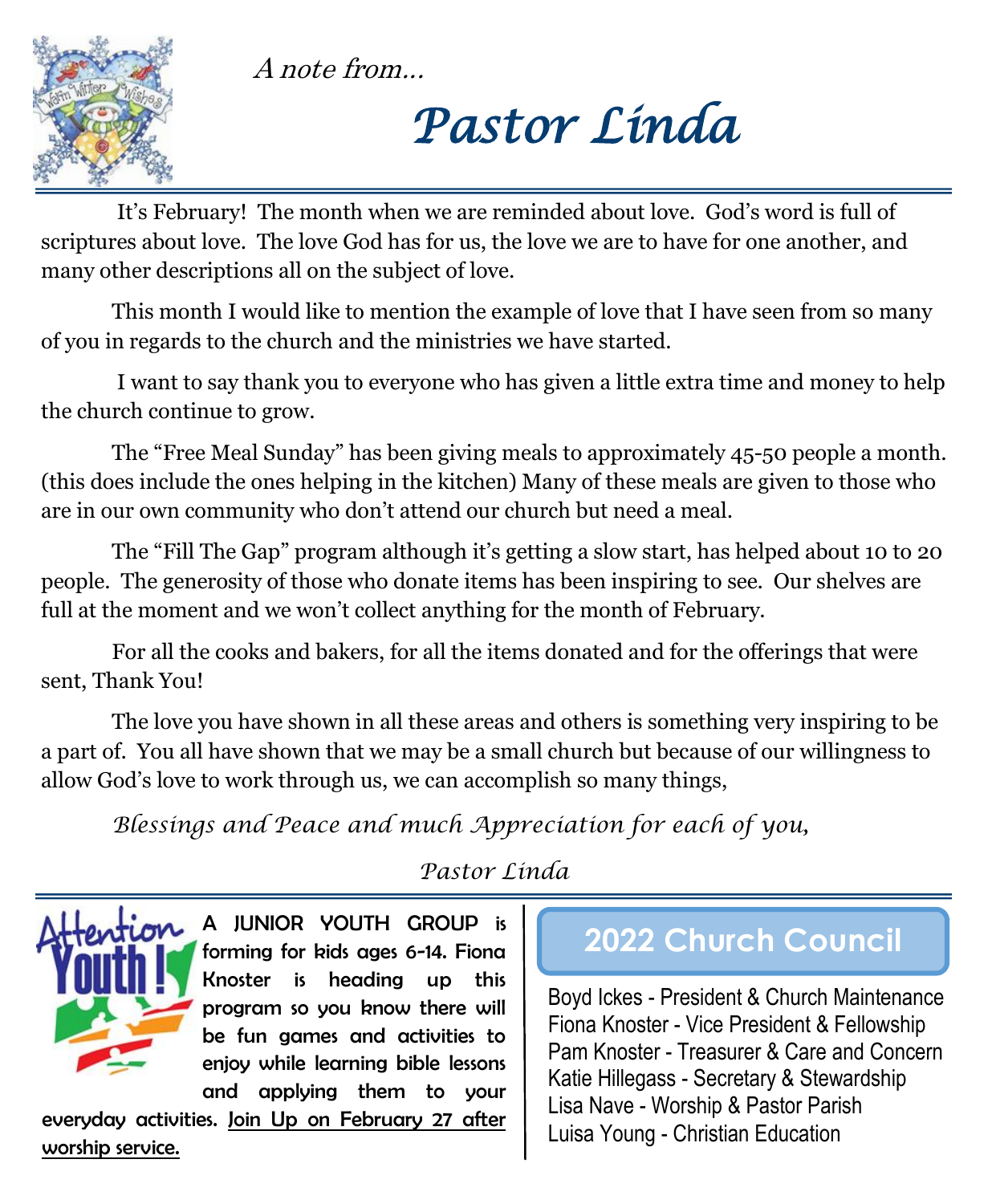

27 – Henry & Anna Hitechew





- 3 Judith McCullen
- 6 Tylor Young
- 7 Alice Price
- 9 Monica Cornman
- 10 Fiona Knoster
- 12 Richard Darrow
- 14– Boyd Ickes

## Called to Care Outreach Free Meal Sunday

*For all who would want or need a hot meal.*

## **February 13th**

**Noon to 2 PM** or until we run out

## *On the Menu…*

Ham Pot Pie Steamed Vegetables Applesauce Cupcake

*Meal will be served as Take Out only* 

*In the event of bad weather, please call ahead or check our Facebook page for updates and information*

#### *PLEASE NOTE:*

*Our dessert items are baked and donated by the people of the congregation. They are not baked in the church kitchen.*